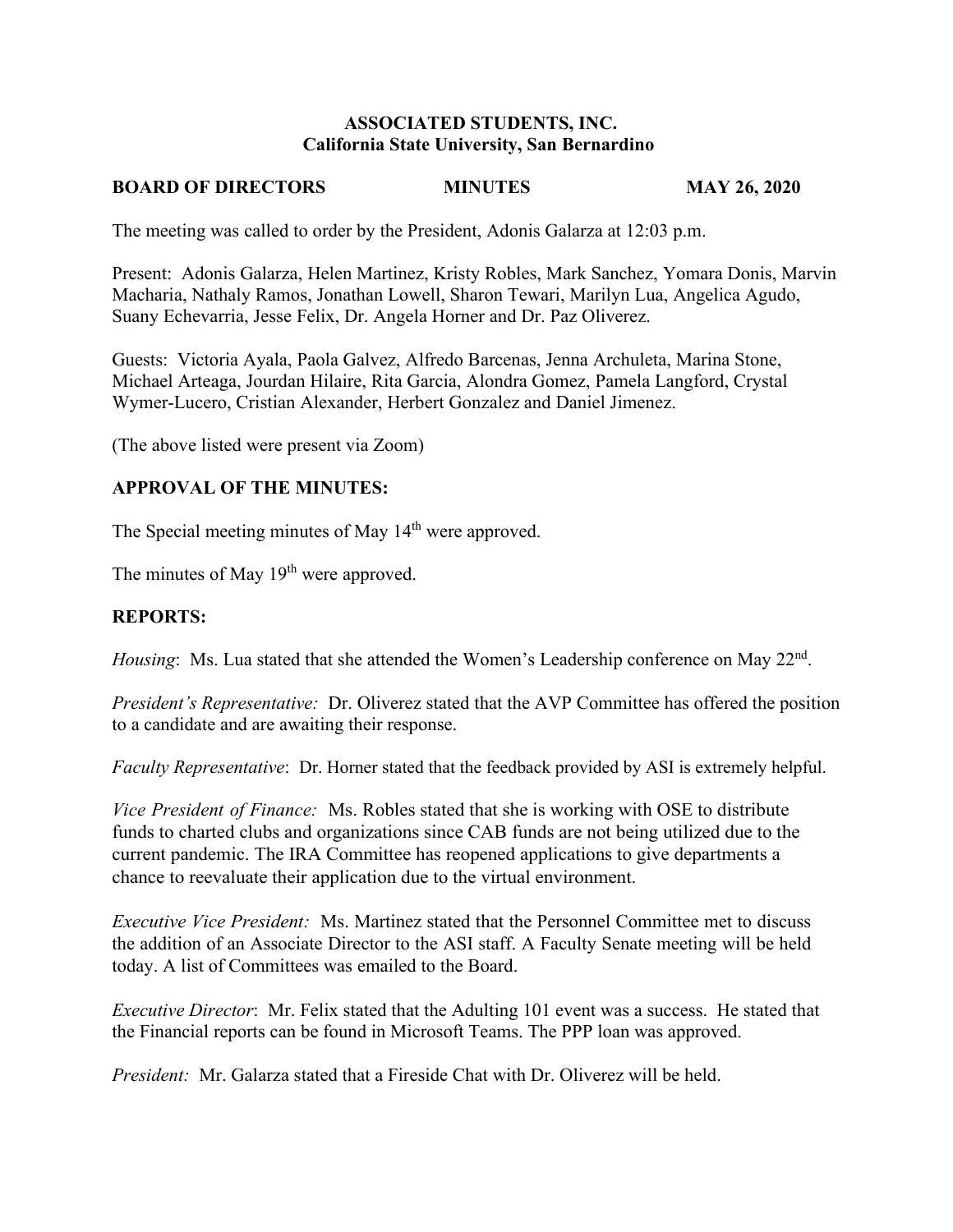## **ADOPTION OF AGENDA:**

M/S Felix/Donis: To place BD 78-20 as the first item of New Business. Passed (12/0/0).

M/S Felix/Donis: To place BD 76-20 as the second item of New Business. Passed (12/0/0).

The agenda was adopted as amended.

#### **OPEN FORUM:**

Mr. Felix deferred to Ms. Gomez.

Alondra Gomez, Residence Halls Association Director stated that she would like a Residence Hall representative on the BoD to serve housing students. She expressed her concern that housing students are not given enough information. She stated that by allowing the RHA Director to serve as a Residence Hall representative, housing students would be well informed.

#### **OLD BUSINESS:**

#### **BD 66-20 M/S Felix/Donis: Revision of the ASI Financial Policy and Procedures. (Second Reading)**

Ms. Robles stated that she did not receive any feedback or suggested changes to the policy.

Passed (11/0/1).

#### **BD 67-20 M/S Donis/Echvarria: Revision of the ASI Reimbursement Policy. (Second Reading)**

Ms. Donis stated that she did not receive any additional feedback to the policy.

M/S: Lua/Felix: To amend the Purpose to read "The purpose of this policy is to encourage ASI students and staff to attend gatherings, including but not limited to meetings and retreats. Authorize the reimbursement of funds to ASI for bills incurred for lodging, food, etc. at ASI offcampus meetings for people who commit to attending and then fail to show up." Passed (12/0/0).

Discussion followed with questions from the Board.

Vote on motion as amended passed (12/0/0).

### **BD 68-20 M/S Donis/Lua: Revision of the ASI Board of Directors Incentives Policy. (Second Reading)**

Ms. Donis stated that she did not receive any feedback or suggested changes to the policy.

Passed (12/0/0).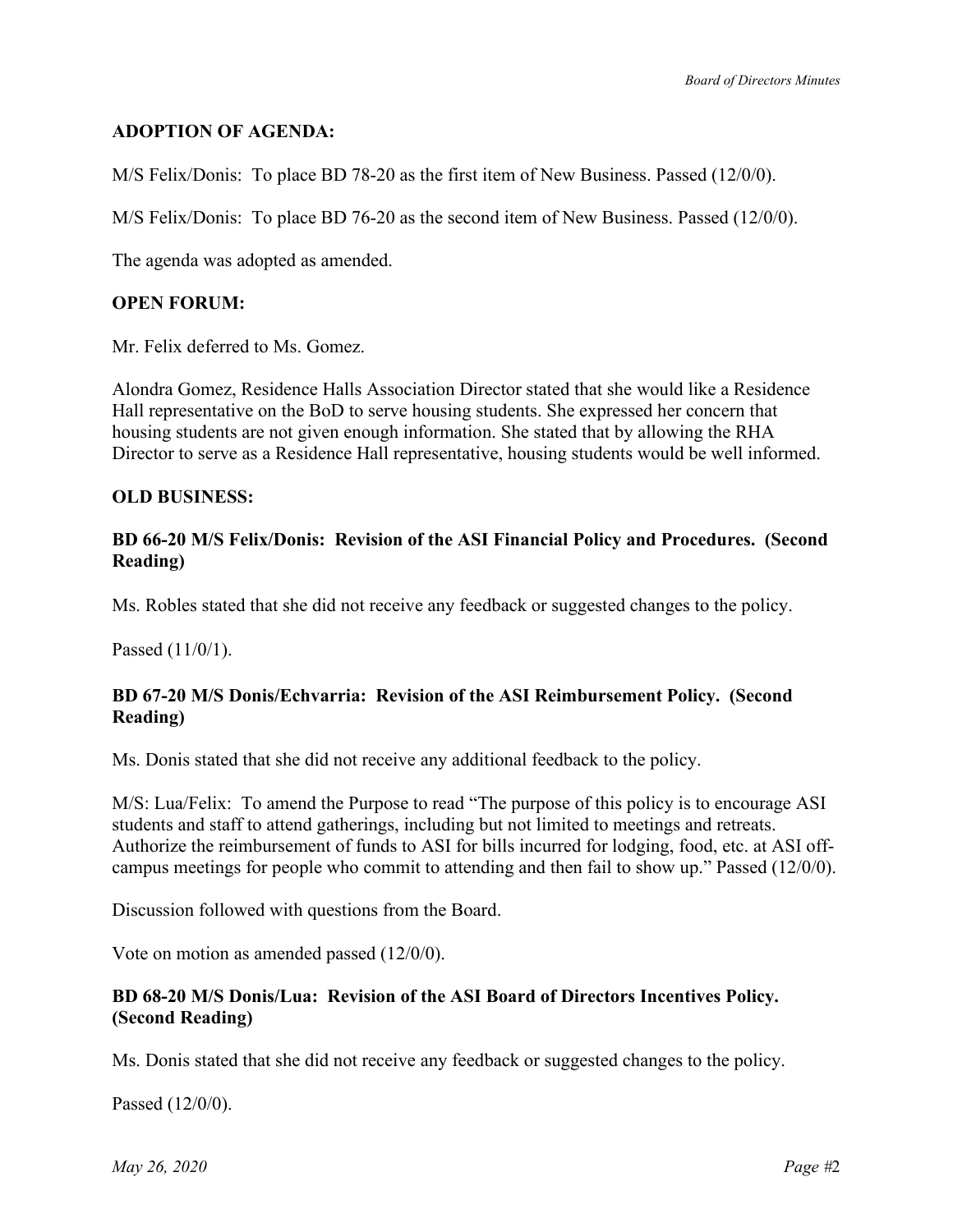## **BD 69-20 M/S Donis/Echevarria: Revision of the ASI Hospitality Policy. (Second Reading)**

Ms. Donis stated that she did not receive any feedback or suggested changes to the policy.

Passed (12/0/0).

### **BD 70-20 M/S Donis/Echevarria: Revision of the ASI Policy and Procedures Governing Travel and Allowances. (Second Reading)**

Ms. Donis stated that she did not receive any feedback or suggested changes to the policy.

Discussion followed with questions from the Board.

Passed (12/0/0).

### **BD 71-20 M/S Donis/Lua: Revision of the ASI Reserves Policy. (Second Reading)**

Ms. Donis stated that she did not receive any feedback or suggested changes to the policy.

Discussion followed with questions from the Board.

Mr. Felix suggested that the Board review the Reserves amount.

M/S: Donis/Echevarria: To table BD 71-20 until next week's meeting. Passed (12/0/0).

## **BD 72-20 M/S Donis/Echevarria: Revision of the ASI Student Research and Travel Policy. (Second Reading)**

Ms. Donis stated that she did not receive any feedback or suggested changes to the policy.

Passed (12/0/0).

#### **BD 73-20 M/S Donis/Echevarria: Revision of the ASI Bylaws. (Second Reading)**

M/S: Donis/No Second: To make the following changes:

*Article III, Section 8, Subsection B(1b):*

To strike: "Two (2) hours per week" and replace with "three (3) hours per week".

*Article III, Section 9, Subsection A(1):*

To strike: "These reports must be placed with the agenda" and replace with "these reports must be placed on the ASI website."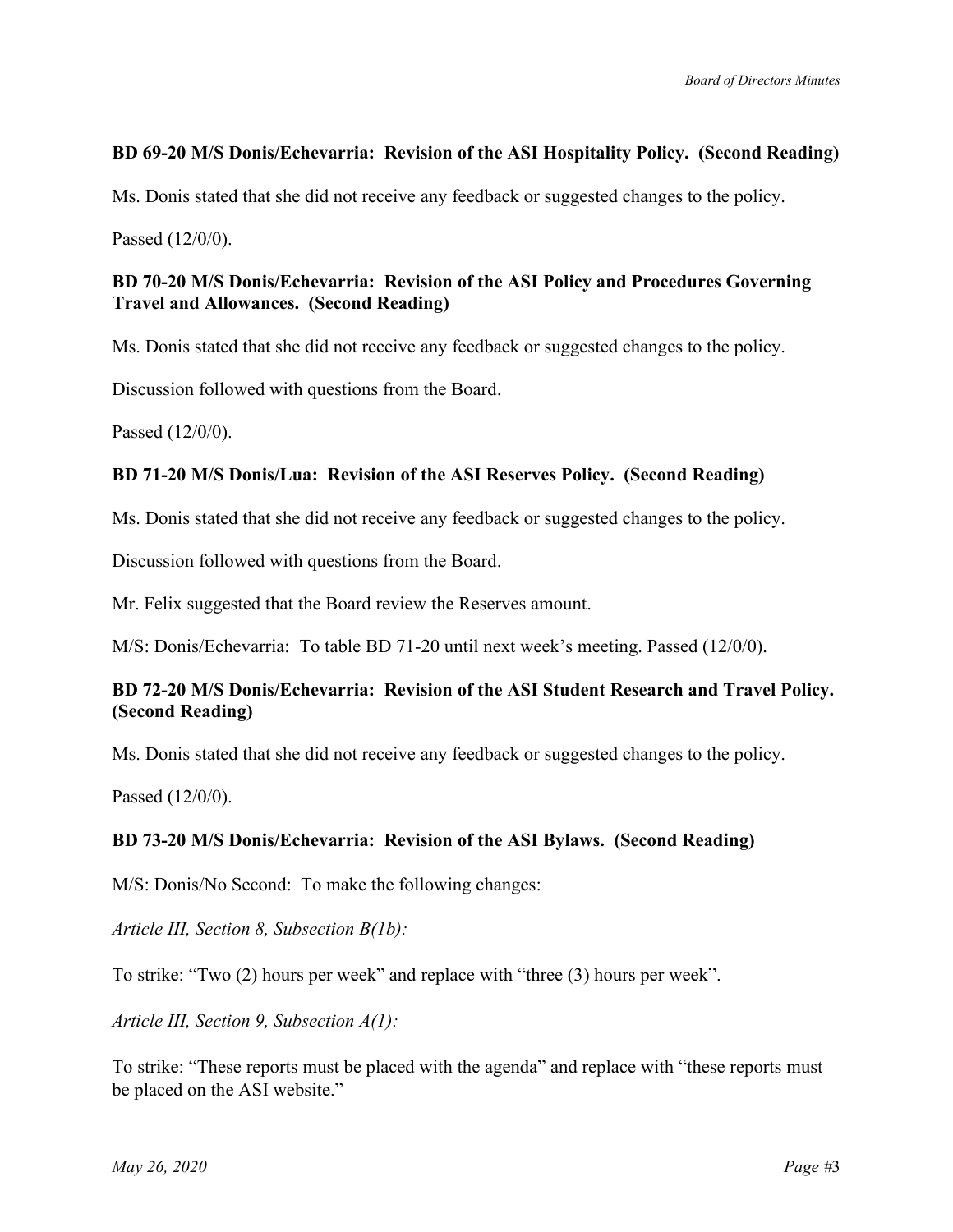The following Subsection was added:

*Article IV, Section 1, Subsection D(1b):*

To add: "Entitled to a supplemental scholarship to be indexed against the in-state fees designated and/or revised by the California State University Chancellor's Office. The supplemental scholarship only applies to the Fall, Winter and Spring quarters semesters of the elected executive officer's term of office. This scholarship may not be applied to past or future fees."

*Article IV, Section 1, Subsection E(3):*

To reinstate the supplemental scholarship.

*Article IV, Section 3, Subsection A(2):*

To strike: "A bi-weekly basis" and replace with "a monthly basis".

*Article IV, Section 3, Subsection A(9):*

To strike: "Faculty Senate".

*Article II, Section 2, Subsection A(12):*

M/S: Lua/Echevarria: To appoint the Resident Halls Association Director as the ASI Housing Representative. Failed (1/9/2).

Discussion followed with questions from the Board.

M/S: Felix/Donis: To table BD 73-20 until next week's meeting. Passed (12/0/0).

#### **NEW BUSINESS:**

## **BD 78-20 M/S Felix/Oliverez: Discussion of the Center for Effective Organizational Solutions.**

Mr. Felix deferred to Ms. Garcia.

Rita Garcia gave a presentation on the Masters of Industrial/Organizational Psychology (MSIOP). They explained that their mission is to establish and maintain a student-driven, faculty supervised, self-sustaining consulting center that serve as a training ground for the students of the Industrial/Organizational Psychology concentration undergraduate program and the Masters of Industrial/Organizational Psychology program. She hopes that ASI can provide a letter of support for them to create an EOS center.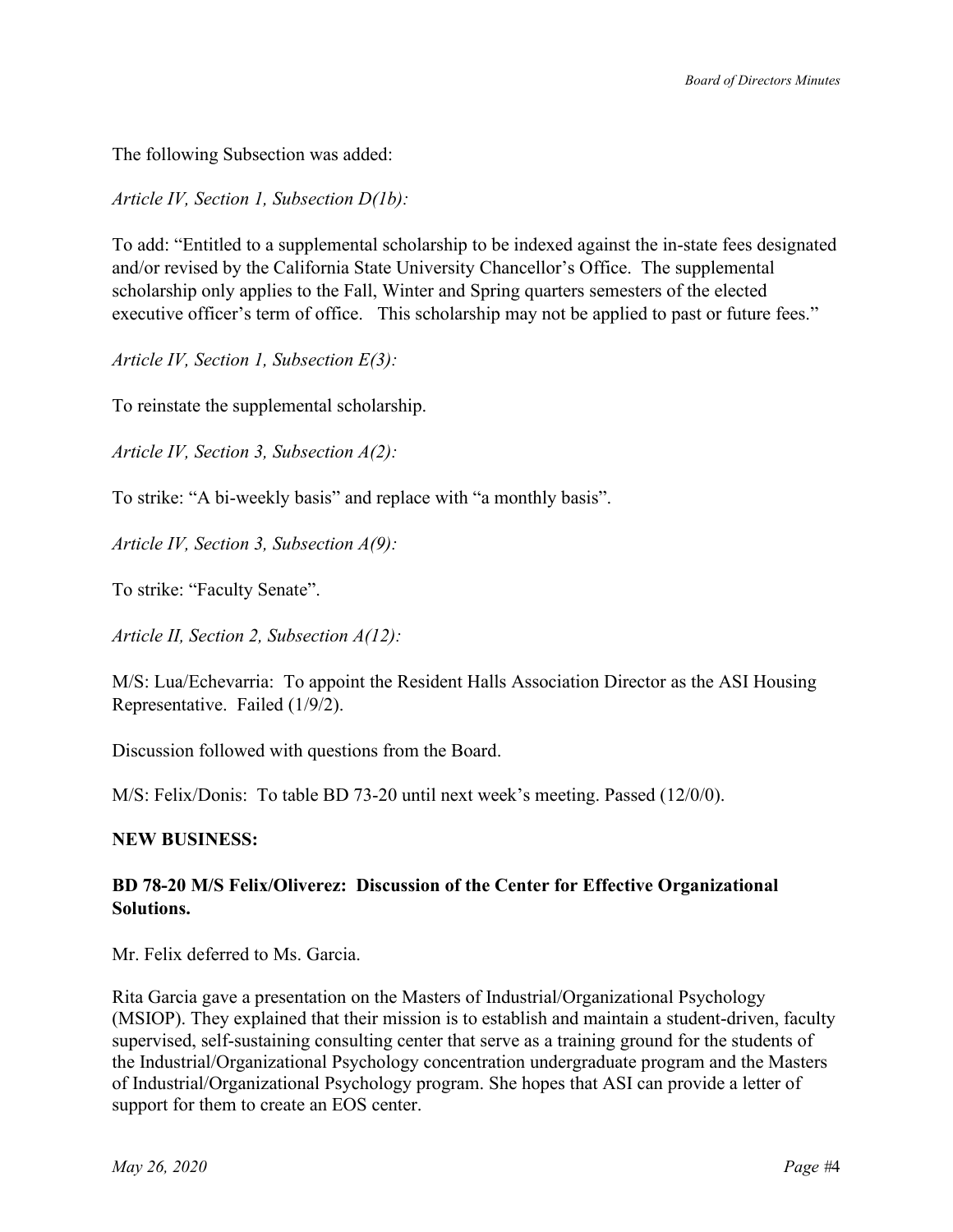Discussion closed.

The meeting continued past 2:00 p.m.

Ms. Martinez left the meeting due to another meeting conflict.

Dr. Oliverez left the meeting due to another meeting conflict

Ms. Lua left the meeting due to a class conflict.

## **BD 76-20 M/S Macharia/Echevarria: Permission to transfer \$16,000.00 from Unrestricted Net Assets to Grant & Service Programs- ASI Donations (660723-RN001-A4700) for 2019- 20 class gift.**

Mr. Galarza explained the three options available.

Ms. Wymer-Lucero stated that Alumni Relations is excited to collaborate on this gift with ASI. They recommended the second option since it is the best value for customization while remaining budget conscious.

Discussion ensued.

Mr. Lowell stated that the second option would be best.

Mr. Galarza stated that the Finance Committee amended the item to state that the \$16,000.00 must be approved upon ASI Executives agreeing to the marketing materials.

M/S: Macharia/Agudo: To amend the item to read "Permission to transfer \$16,000.00 from Unrestricted Net Assets to Grant & Service Programs-ASI Donations (660723-RN001-A4700) for 2019-20 class gift under the condition that the ASI Executives approve the design of the material." Passed (8/0/2).

Dr. Horner left the meeting.

M/S: Donis/Lowell: To amend the item to read "Permission to transfer \$15,758.00 from Unrestricted Net Assets to Grant & Service Programs-ASI Donations (660723-RN001-A4700) for 2019-20 class gift under the condition that the ASI Executives approve the design of the material." Passed (8/0/1).

Discussion followed with questions from the Board.

Vote on motion as amended passed (8/0/1).